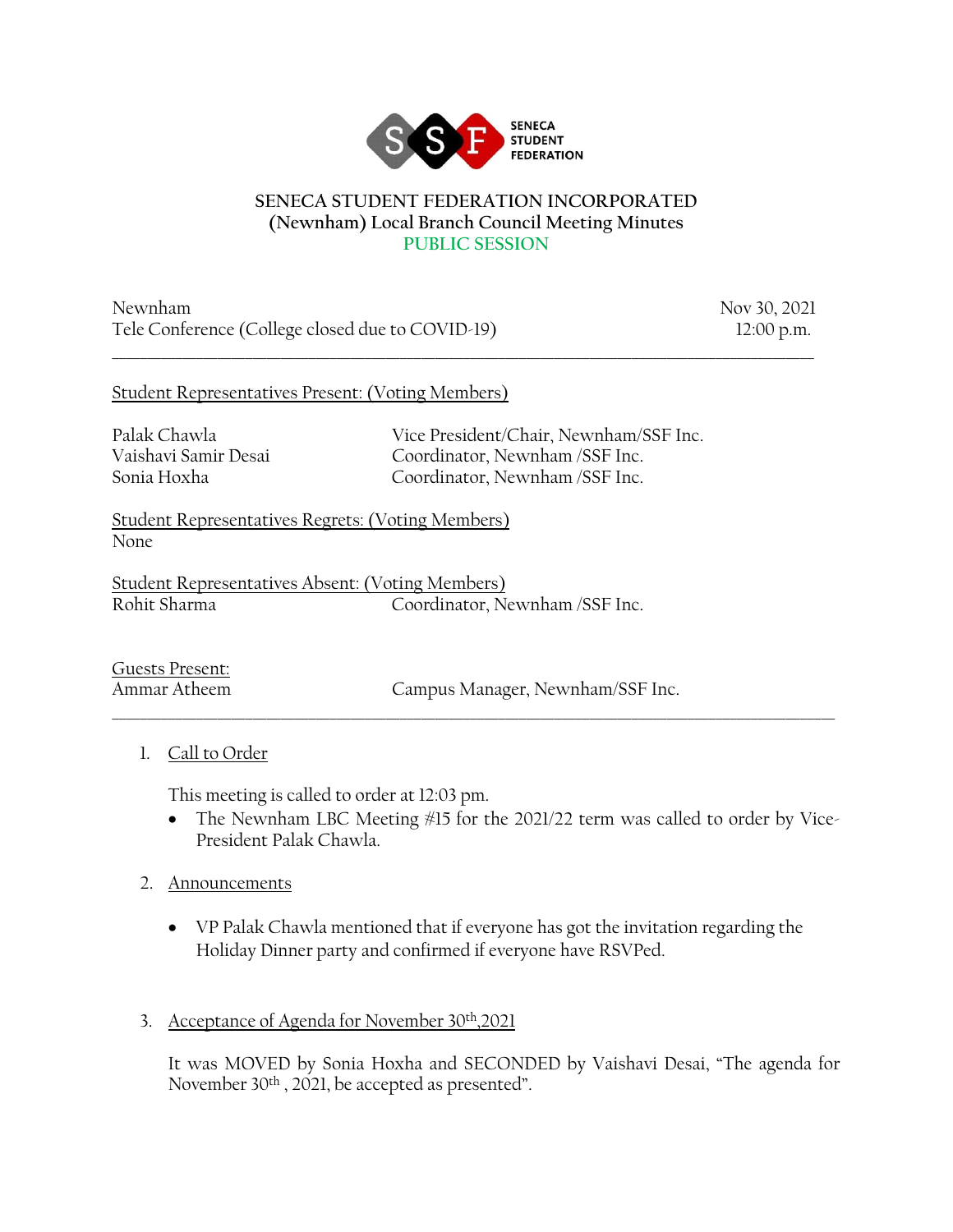### 3:0:0 C A R R I E D

## 4. Confirmation of Minutes for November 23rd , 2021

It was MOVED by Vaishavi Desai and SECONDED by Sonia Hoxha, "to accept November 23rd , 2021 meeting minutes as presented".

3:0:0 C A R R I E D

### 5. Business

- a) Council Updates
- Sonia mentioned that there were no specific updates. She added that she mailed the club executives that they finally got the confirmation and mailing Steve regarding opening the clubs.
- VP Palak mentioned about the central updates, and she added that last year from central the donation was approved for a department to help students through matching the donation numbers and awards. More discussion to be followed in the upcoming Central and BOD meetings.
- Last central meeting went smooth and precise. The upcoming meeting is going to be very important as the college and other presenters will be joining.

# b) Advocacy Discussions

- Vaishavi got one advocacy issue last week. It was regarding a student who was not able to complete assignments and tests due to severe family issues at home. The student tried to talk to professor, but professor didn't agree on re-attempt because the student didn't explained the situation clearly to the professor.
- Sonia got an advocacy issue regarding student who was not able to finish the assignment that was worth 20% when it was due in September as the student was sick, and laptop was not working. After a month ago, the student reached out to professor but the professor refused to give the re-attempt due to the late timeline attempt from the student.
- c) Other business
- None
- 6. Member's report
	- It will be due by  $10^{th}$  December, for the month of November
- 7. Assistance needed from Manager